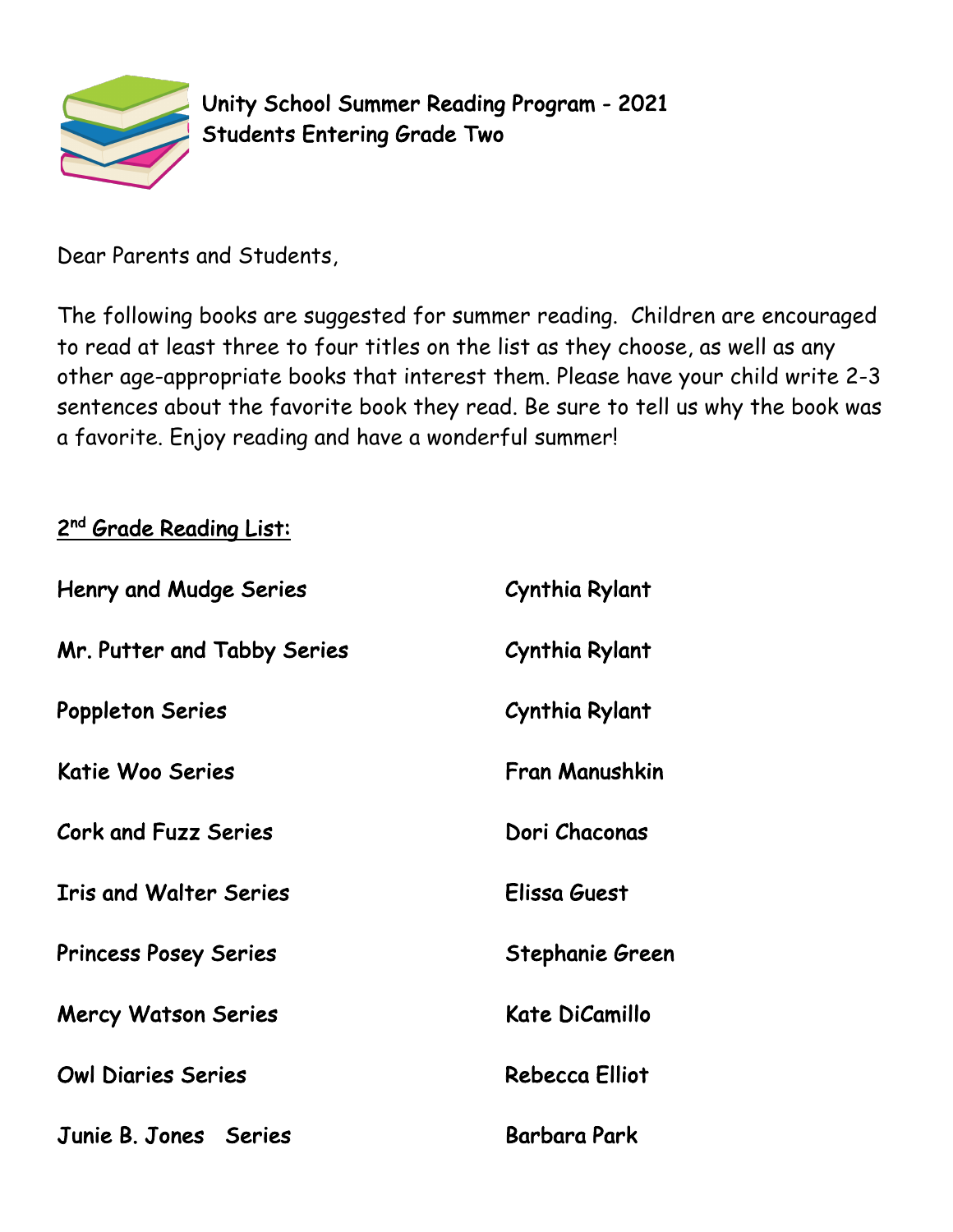Ready, Freddy Series **Abby Klein** 

Backyard Bug Battle (graphic novel) Scott Nickel

Eek and Ack - The Invaders from the Great Goo Galaxy (graphic novel) Blake A. Hoena



- 2 plastic folders with pockets (1 yellow and 1 green)
- 2 spiral notebooks (1 subject not college ruled)
- 2 packs of Post-It-Notes
- 1 backpack or bookbag (NO rolling backpacks, please)
- 1 box No. 2 sharpened pencils (NO mechanical pencils, please)
- 2 3 large erasers (preferably soft, white Magic Rub)
- 3-4 large glue sticks
- 1 Elmer's school glue
- 2 boxes of 24 count crayons
- 1 box of thin markers
- 1 box of thick markers
- 1 box of colored pencils
- 2 large boxes of tissues (Puffs or Kleenex)
- 2 highlighters (1 pink and 1 yellow)
- 1 pair of scissors
- 1 small pencil sharpener